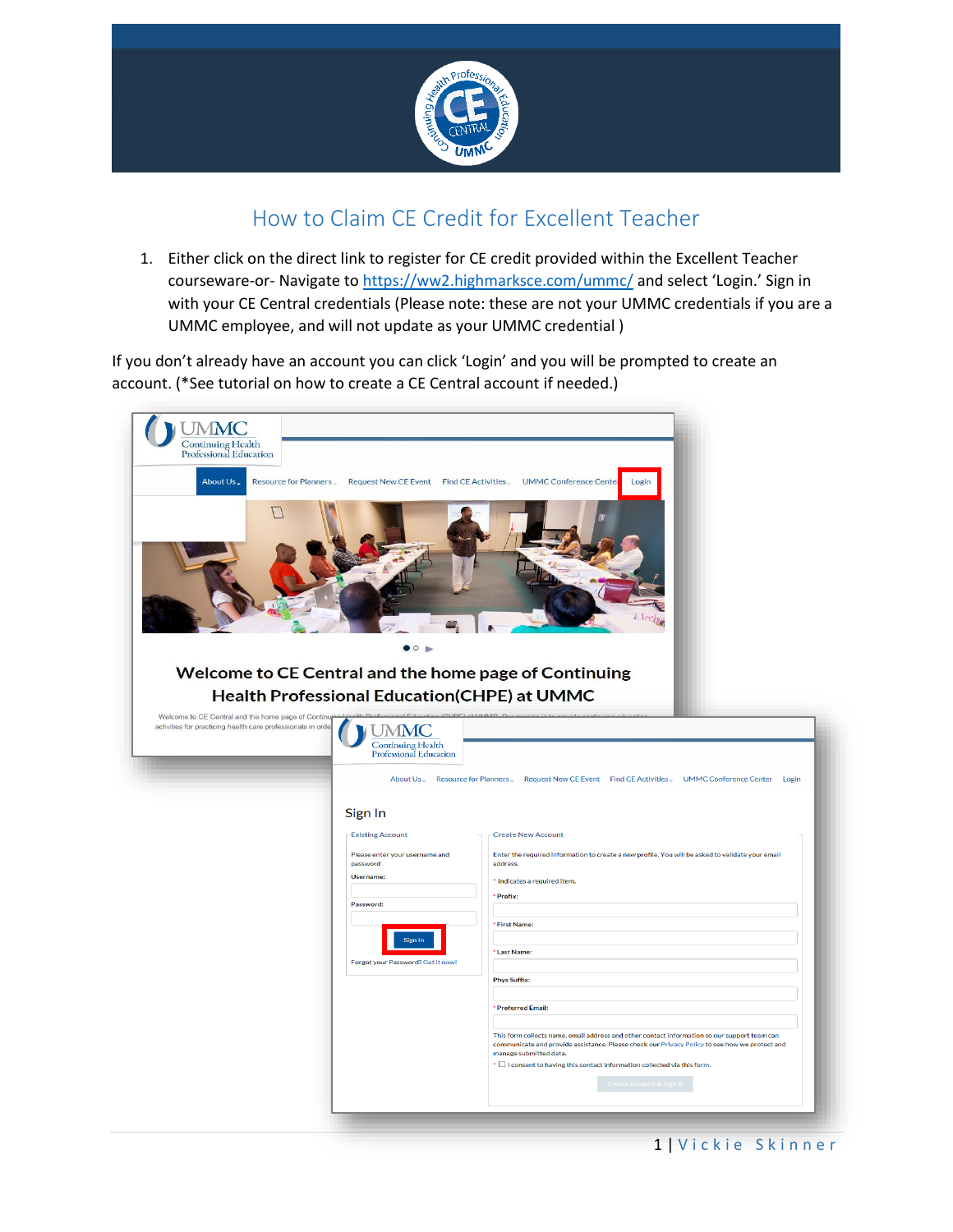2. Use the drop down arrow next to 'Find CE Activities' to select 'e-learning Activities.'



Welcome to CE Central and the home page of Continuing **Health Professional Education(CHPE) at UMMC** 

3. Select Excellent Teacher from the list of activities.

## **Upcoming Activities**

Below is a list of upcoming activities. Click on the title of the activity for more information.

4. Once directed to activity landing page, select the 'Register Now' tab.